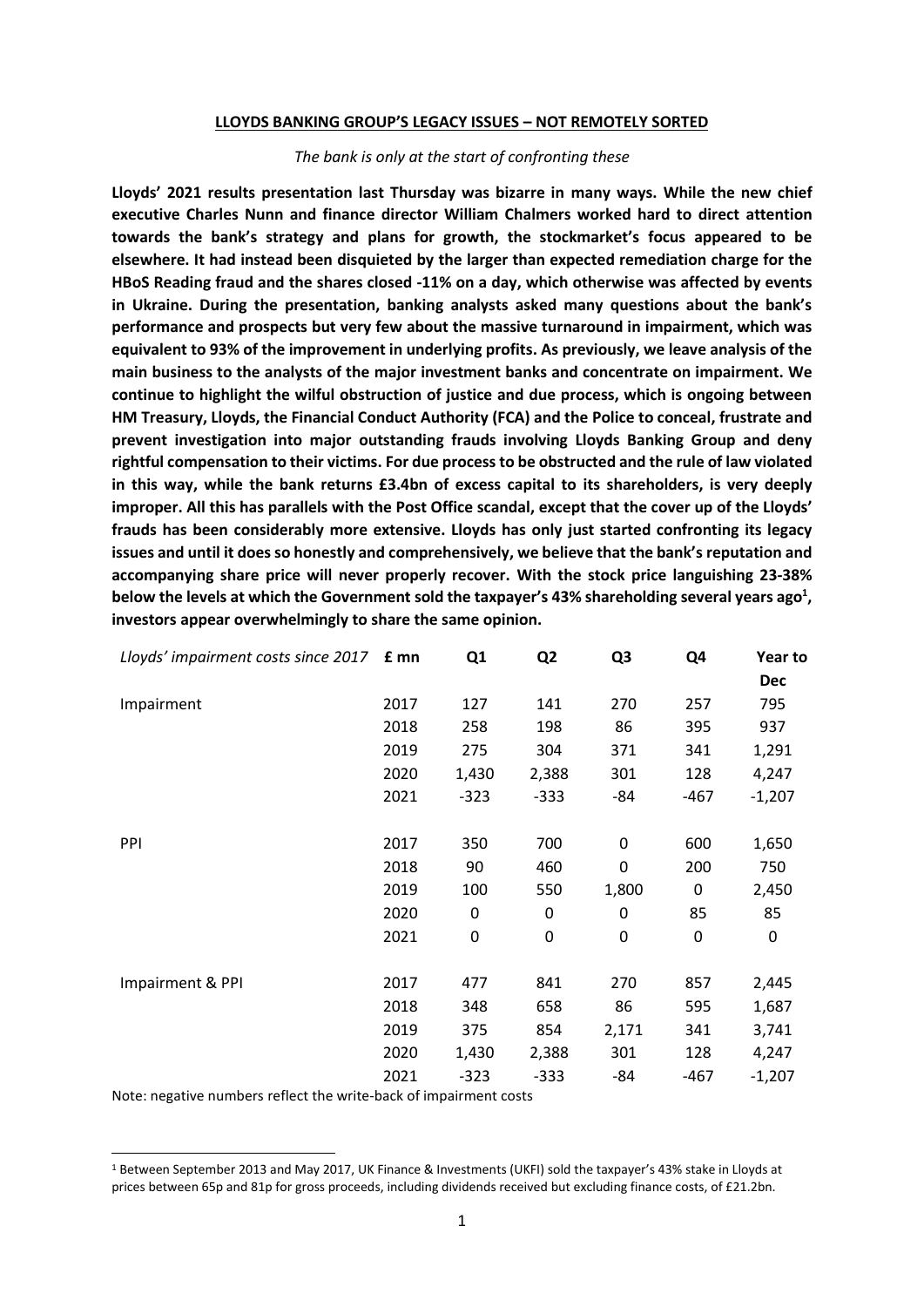#### **2021 results & accounting change**

Statutory profit before tax for 2021 was £6.9bn, which was slightly below market expectations of £7.1bn and compared with just £1.2bn in the previous year. However, the turnround in impairment of £5.4bn was equivalent to 93% of the overall improvement in underlying profits. The bank attributed the better impairment results to an improved macro-economic outlook for the UK, as well as fewer cases flowing through to default. Meanwhile, it announced a £2bn share buyback and a 2p dividend for the full year, representing a capital return of £3.4bn.

Management is well aware of the outstanding legacy issues, which we describe below and have yet to be addressed. With these in mind, the bank is adopting accounting changes for the current year, which will result in significantly reduced transparency. Both non lending-related frauds costs, which are currently included in impairment, together with restructuring costs, excluding M&A and integration, will henceforward be included in operating costs. This change has presumably already been sanctioned by the bank's new accountants Deloitte.<sup>2</sup>

## **The outstanding legacy issues – not remotely sorted**

The indecency of what is taking place is more serious than the Post Office scandal, because Lloyds continues to be assisted by every arm of state to cover up, lie about and frustrate investigation into a wide range of its other serious professional misconduct and criminal fraud.

## **1. The HBoS Reading fraud – the un-investigated balance**

HBoS Reading has many parallels with the Post Office scandal. A decade after the fraud ended, HBoS Reading culminated in a trial in 2017, which saw the immediate perpetrators jailed. In the Post Office case, their successful appeal occurred two years later. However, after the trial and following consultation with the FCA under Andrew Bailey, Lloyds appointed the first of four reviews, which were designed to play for time and had little to do with ensuring justice and proper compensation for its victims. This wrongful stance was maintained by chief executive Horta-Osório and has only just changed.

#### *Lloyds' spending on HBoS Reading since 2017*

| $E$ mn                                                                                                                                                                                                                         | Up to 2020 | 2021 H1 | Q3 | O <sub>4</sub> | 2021 FY | Total to date |
|--------------------------------------------------------------------------------------------------------------------------------------------------------------------------------------------------------------------------------|------------|---------|----|----------------|---------|---------------|
| Lawyers & reviews                                                                                                                                                                                                              | 335        | 75      | 20 | 30             | 125     | 460           |
| Compensation for victims                                                                                                                                                                                                       | 100        | 75      | 20 | 570            | 665     | 765           |
| Total                                                                                                                                                                                                                          | 435        | 150     | 40 | 600            | 790     | 1.225         |
| Text leader and the local control of the control of the control of the control of the control of the control of the control of the control of the control of the control of the control of the control of the control of the c |            |         |    |                |         |               |

Totals - mainly actuals; Breakdown - our estimates

In the three years up to and including 2020, we estimate that Lloyds spent three times more on lawyers and flawed reviews than on compensating victims and up to and including the third quarter last year, the former was still running at more than double the latter. However, we detect a change of approach under Nunn, hence the Q4 charge of £600mn, the bulk of which is likely to be for anticipated

<sup>2</sup> Deloitte audited Lloyds for the first time in 2021, replacing Pricewaterhouse Coopers which had audited the bank's accounts since 1865, the oldest such audit relationship in the UK.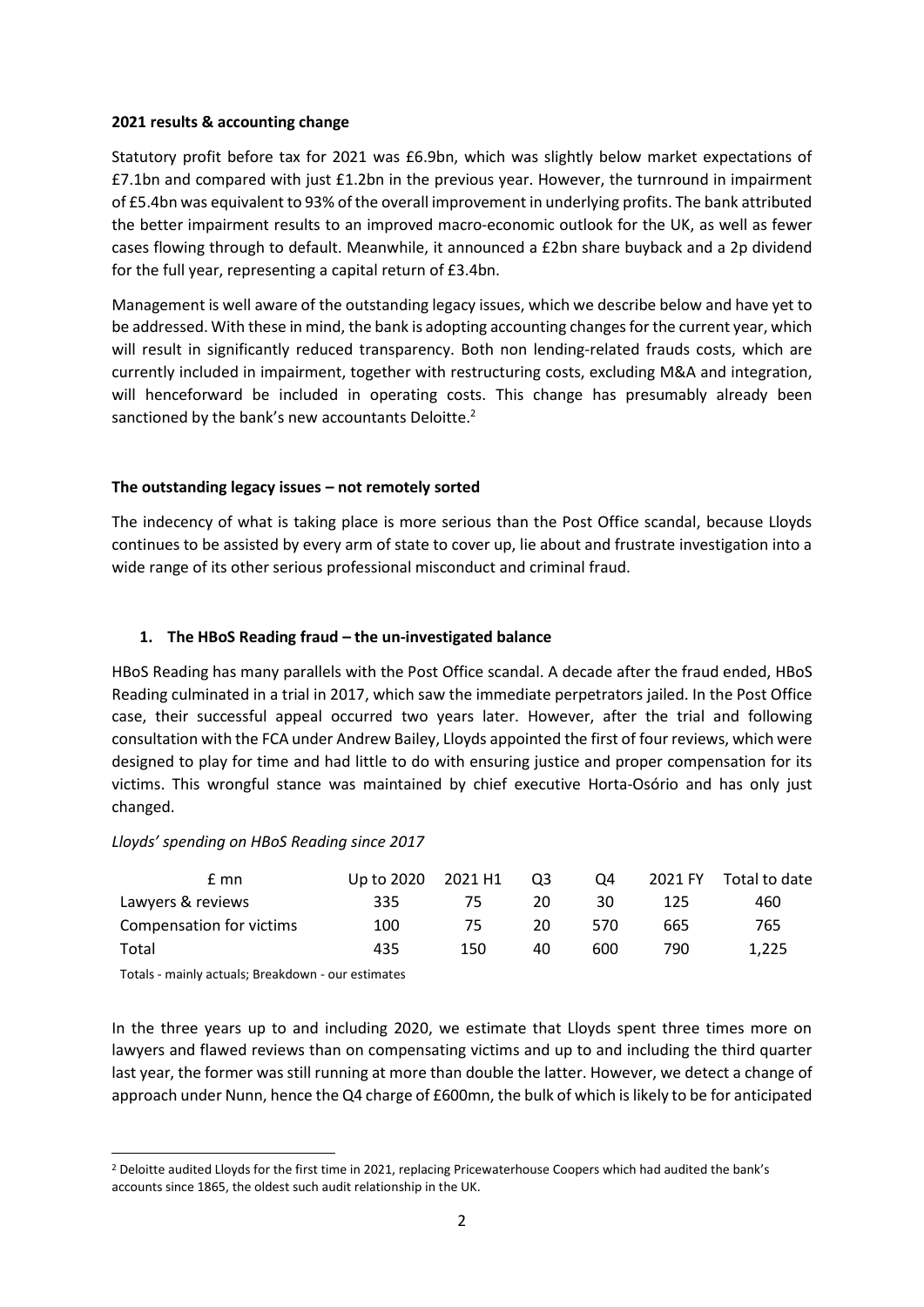costs of compensation. He may finally have concluded that spending almost £0.5bn on lawyers and flawed reviews for the Reading fraud has represented a decidedly poor use of shareholders' funds.

However, has Lloyds' approach to HBoS Reading changed completely ? No - we do not think it has.

The planned appointment of former HBoS banker, Simon Amess to oversee the bank's side of the Foskett re-review<sup>3</sup> resembles the same "policing" role, which Stephen Pegge is currently performing, as a key non-executive director, for the Business Banking Resolution Service. Also, why is a former HBoS banker being appointed to assist in the re-review of a fraud involving …..HBoS and does anyone care about the impropriety of such an appointment ?

In March 2021, the NCA closed its three-year investigation into additional aspects of the HBoS Reading fraud, claiming that it could find no evidence of criminal wrongdoing, when criminality was everywhere to be found. Only part of the Reading fraud was prosecuted and a major portion has never been investigated, as it should have been. Consequently, Amess' role is likely to make sure that the extensive wrongdoing and criminality, which HBoS was responsible for, never comes to light, for if it did, it would raise many uncomfortable questions, including why the group of 5,800 Lloyds' shareholders lost their major legal action in 2019, when they claimed that they had been "mugged" by Lloyds' takeover of HBoS.

Lloyds' latest provision for compensation for the Reading fraud, which we estimate at £765mn, equates to three-quarters of what has always unofficially been suggested to have been a £1bn fraud. If the balance of Reading was properly investigated and prosecuted, the bank's provision would likely be revealed as significantly inadequate. Hence, Amess is being appointed to ensure that the lid on Reading is kept firmly sealed.

# **2. Signature forgeries & use of invalid documentation**

In July 2019, the chairman of the All Party Parliamentary Group on fair business banking (APPG-FBB), Rt. Hon Kevin Hollinrake MP and the Police & Crime Commissioner for Thames Valley, Mr Anthony Stansfeld took extensive evidence of signature forgeries and the use by banks of invalid legal documentation including in court, to the National Crime Agency (NCA) and asked the Director General, Lynne Owens to investigate. Leading banks accused of such practices included Royal Bank of Scotland (RBS) and Lloyds. However, both Owens and the current Director General Graeme Biggar have consistently refused to investigate and played for time, using every conceivable device. A parallel with the Post Office scandal can be seen in that Paula Vennells, the chief executive of the Post Office, was awarded the CBE in 2019, while Lynne Owens received the DCB in 2021. The NCA has received 703 individual crime reports and 26 folders of evidence but is still refusing to investigate and is presumably observing the instructions of higher authority to maintain such a stance. In the US, the major scandal over signature forgeries triggered widespread investigations and resulted in compensation for victims totalling US\$25bn. However, in the UK, the authorities have wrongfully preferred to cover it up. If the matter is properly addressed, the provision Lloyds might have to make could exceed its Reading allowance by a considerable margin.

<sup>3</sup> [https://www.thisismoney.co.uk/money/markets/article-10530367/Former-HBOS-boss-lead-new-probe](https://www.thisismoney.co.uk/money/markets/article-10530367/Former-HBOS-boss-lead-new-probe-fraud-HBOS.html)[fraud-HBOS.html](https://www.thisismoney.co.uk/money/markets/article-10530367/Former-HBOS-boss-lead-new-probe-fraud-HBOS.html)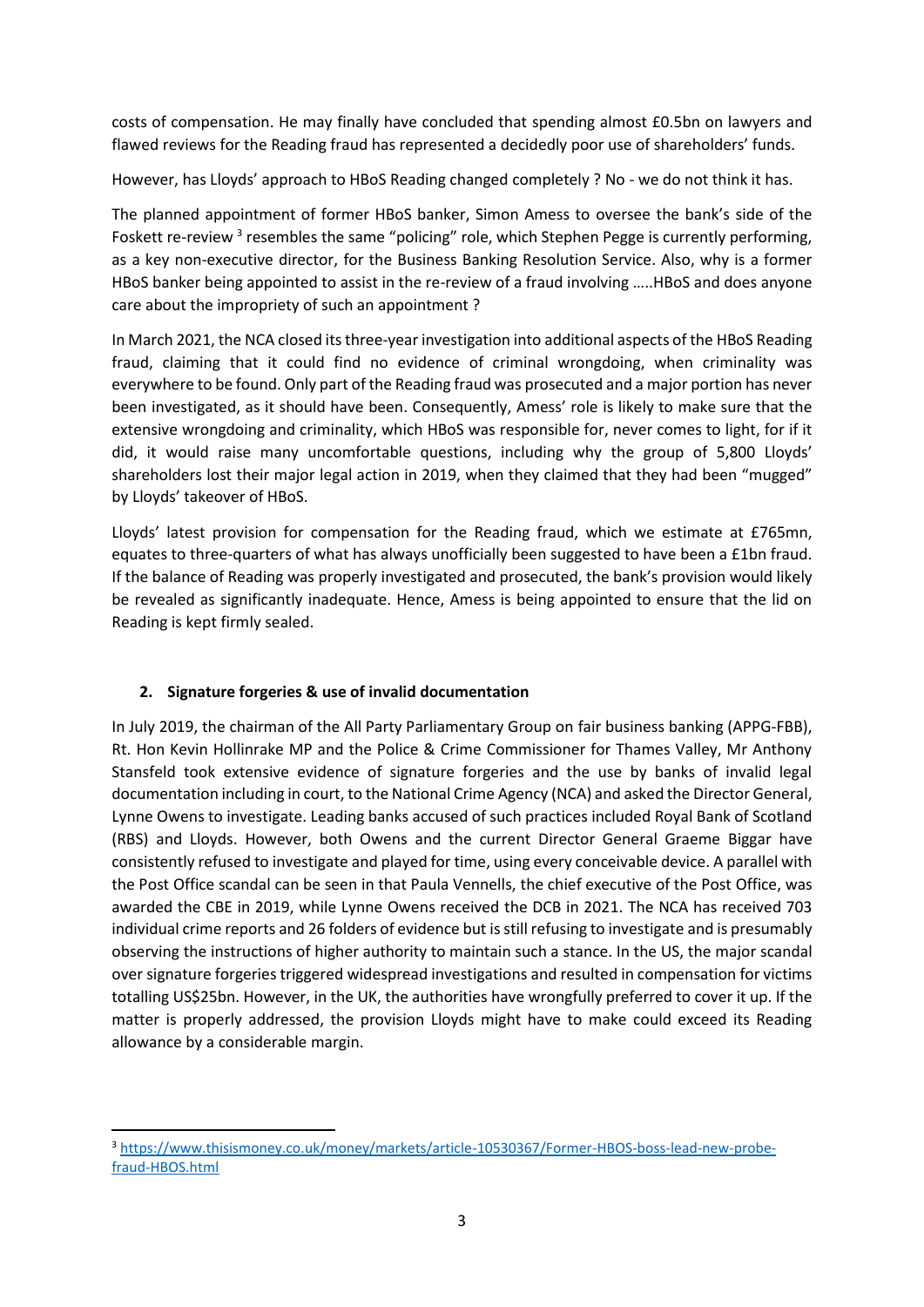## **3. The Lloyds Bristol & associated frauds**

In 2007, Lloyds' recovery units were turned into profit centres, which were designed to derive profit for the bank at the expense of troubled business customers. The latter have consistently been denied the normal protections, which are enjoyed by retail customers, such as a duty of care and the requirement for the bank to treat the customer fairly <sup>4</sup> and Lloyds Bristol Recoveries and its two associates have been at the epicentre of serious criminal fraud for more than two decades (cf. the Post Office scandal, which started around 2000). Lloyds has spent heavily on legal costs to prevent its extensive wrongdoing being proven in court but once again, wrongdoing is everywhere to be found.

Under its former Police & Crime Commissioner Sue Mountstevens and her deputy John Smith, Avon & Somerset Police (A&SP) have worked hard to keep the lid on, and not to properly investigate and prosecute, the Bristol frauds with the Police consistently claiming that they could find no evidence of wrongdoing. Such statements then provided the justification for the Serious Fraud Office (SFO) not to investigate. Last year, complaints about A&SP's refusal to investigate were elevated to the Independent Office for Police Conduct (IOPC) but after cursory consideration, the IOPC simply referred the issue back to A&SP. An official request for HM Inspectorate of Constabulary (HMIC) to launch an investigation was later blocked by the Minister for Policing, Rt. Hon Kit Malthouse MP. However, the matter of the Lloyds Bristol and associated frauds refuses to die – there are too many victims who know that they have been seriously wronged. More recently, on 5<sup>th</sup> February, the BBC reported that evidence had emerged, which indicated A&SP had been improperly contacting, effectively tipping off, Lloyds Bank prior to victims coming to the Police to provide their evidence. <sup>5</sup> This resulted in A&SP referring themselves to the IOPC, a second reference therefore within twelve months. As with the signature forgeries, Lloyds could be looking at multi-billion pound compensation for the extensive frauds committed by Lloyds Bristol and its two associates, UK Acorn Finance and Commercial First.

# **4. Interest Rate Hedging Product (IRHP) redress**

In October 2012, the Financial Services Authority (FSA) concluded that more than 90% of interest rate hedging products had been mis-sold. However, in January 2013, Chancellor Osborne and Economic Secretary to HM Treasury Rt. Hon Sajid Javid MP came down heavily on the supposedly independent financial regulator to drastically restrict eligibility and compensation was later reduced by up to 90% compared to previously anticipated levels. In 2019, FCA chief executive Andrew Bailey appointed John Swift to conduct a "lessons learned" review. In practice however, this was once again to play for time, just like the other reviews which were then underway for HBoS Reading. However, last December, the Swift review concluded that the regulator had wrongfully excluded certain customers, who represented 35% of total IRHPs sold, from redress. 6

Nevertheless, the FCA has refused to re-open the compensation scheme for IRHPs. This, in turn, is likely to trigger a judicial review being taken by the APPG-FBB against the regulator, in which the latter will be accused inter alia of unlawful conduct. On 31<sup>st</sup> January, the FCA provided its response to the APPG-FBB in a letter provided by Mark Steward, who described himself as the "accountable executive."<sup>7</sup> This is of considerable interest since it was Steward, who also took responsibility for the

<sup>4</sup> See table on page six of "Larger than Watergate" on [www.lloydbankassetfrauds.com,](http://www.lloydbankassetfrauds.com/) which is derived from the Treasury Select Committee report on SME finance dated October 2018.

<sup>5</sup> <https://www.bbc.co.uk/news/uk-england-bristol-60260364>

<sup>6</sup> <https://www.appgbanking.org.uk/wp-content/uploads/2022/01/FCA-Swift-Jan-2021.pdf>

<sup>7</sup> <https://www.appgbanking.org.uk/wp-content/uploads/2022/02/irhp-response-to-appg-31-jan-2022.pdf>